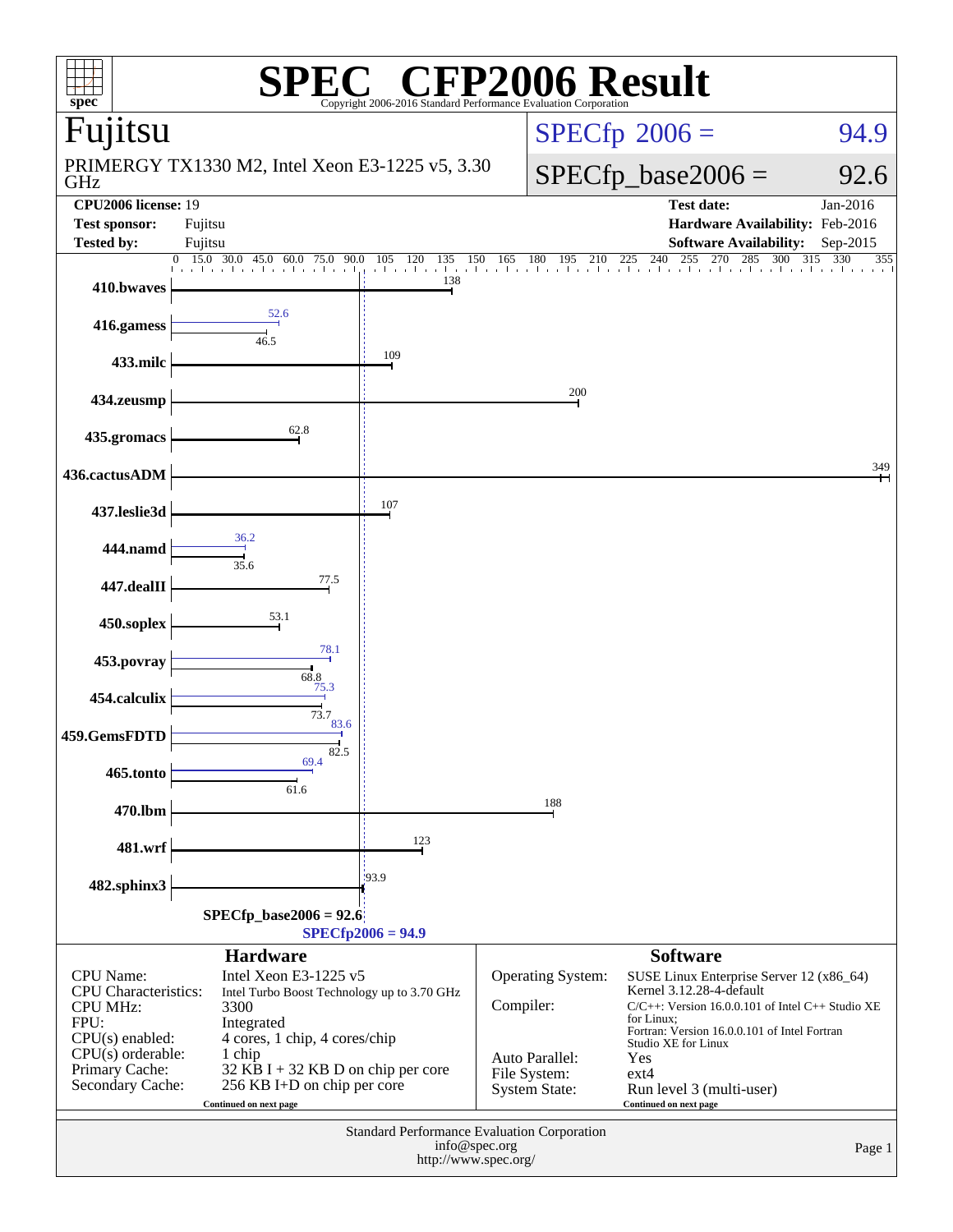

### Fujitsu

GHz PRIMERGY TX1330 M2, Intel Xeon E3-1225 v5, 3.30

#### **[CPU2006 license:](http://www.spec.org/auto/cpu2006/Docs/result-fields.html#CPU2006license)** 19 **[Test date:](http://www.spec.org/auto/cpu2006/Docs/result-fields.html#Testdate)** Jan-2016

**[Test sponsor:](http://www.spec.org/auto/cpu2006/Docs/result-fields.html#Testsponsor)** Fujitsu **[Hardware Availability:](http://www.spec.org/auto/cpu2006/Docs/result-fields.html#HardwareAvailability)** Feb-2016 [Other Cache:](http://www.spec.org/auto/cpu2006/Docs/result-fields.html#OtherCache)

[Other Hardware:](http://www.spec.org/auto/cpu2006/Docs/result-fields.html#OtherHardware) None

[L3 Cache:](http://www.spec.org/auto/cpu2006/Docs/result-fields.html#L3Cache) 8 MB I+D on chip per chip<br>Other Cache: None [Memory:](http://www.spec.org/auto/cpu2006/Docs/result-fields.html#Memory) 64 GB (4 x 16 GB 2Rx8 PC4-2133P-E) [Disk Subsystem:](http://www.spec.org/auto/cpu2006/Docs/result-fields.html#DiskSubsystem) 1 x SATA, 500 GB, 7200 RPM

| <b>TEST SPOTSOL</b> .                                   | r unisu                                                                                                         |                                                            | $\textbf{H}$ aruware Avanability. Teo-2010 |  |
|---------------------------------------------------------|-----------------------------------------------------------------------------------------------------------------|------------------------------------------------------------|--------------------------------------------|--|
| <b>Tested by:</b>                                       | Fuiitsu                                                                                                         |                                                            | <b>Software Availability:</b> Sep-2015     |  |
| L3 Cache:<br>Other Cache:<br>Memory:<br>Disk Subsystem: | $8 \text{ MB I+D}$ on chip per chip<br>None<br>64 GB (4 x 16 GB 2Rx8 PC4-2133P-E)<br>1 x SATA. 500 GB. 7200 RPM | <b>Base Pointers:</b><br>Peak Pointers:<br>Other Software: | $64$ -bit<br>$32/64$ -bit<br>None          |  |

 $SPECTp2006 = 94.9$ 

 $SPECfp\_base2006 = 92.6$ 

| <b>Results Table</b>   |                                                                                                          |              |                |       |                |       |                |              |                |              |                |              |
|------------------------|----------------------------------------------------------------------------------------------------------|--------------|----------------|-------|----------------|-------|----------------|--------------|----------------|--------------|----------------|--------------|
|                        | <b>Base</b>                                                                                              |              |                |       |                |       | <b>Peak</b>    |              |                |              |                |              |
| <b>Benchmark</b>       | <b>Seconds</b>                                                                                           | <b>Ratio</b> | <b>Seconds</b> | Ratio | <b>Seconds</b> | Ratio | <b>Seconds</b> | <b>Ratio</b> | <b>Seconds</b> | <b>Ratio</b> | <b>Seconds</b> | <b>Ratio</b> |
| 410.bwayes             | 98.5                                                                                                     | 138          | 98.6           | 138   | 98.4           | 138   | 98.5           | 138          | 98.6           | 138          | 98.4           | 138          |
| 416.gamess             | 420                                                                                                      | 46.6         | 421            | 46.5  | 421            | 46.5  | 372            | 52.6         | 372            | 52.6         | 372            | 52.6         |
| $433$ .milc            | 84.6                                                                                                     | 109          | 84.6           | 109   | 84.9           | 108   | 84.6           | 109          | 84.6           | 109          | 84.9           | 108          |
| 434.zeusmp             | 45.5                                                                                                     | 200          | 45.5           | 200   | 45.5           | 200   | 45.5           | 200          | 45.5           | 200          | 45.5           | 200          |
| 435.gromacs            | 113                                                                                                      | 62.9         | 114            | 62.8  | 114            | 62.6  | 113            | 62.9         | 114            | 62.8         | 114            | 62.6         |
| 436.cactusADM          | 34.2                                                                                                     | 349          | 33.8           | 353   | 34.3           | 349   | 34.2           | 349          | 33.8           | 353          | 34.3           | 349          |
| 437.leslie3d           | 87.6                                                                                                     | 107          | 87.7           | 107   | 87.6           | 107   | 87.6           | 107          | 87.7           | 107          | 87.6           | 107          |
| 444.namd               | 226                                                                                                      | 35.5         | 225            | 35.6  | 225            | 35.6  | 222            | 36.2         | 222            | 36.1         | 221            | 36.2         |
| $ 447 \text{.}$ dealII | 148                                                                                                      | 77.5         | 148            | 77.6  | 148            | 77.5  | 148            | 77.5         | 148            | 77.6         | 148            | 77.5         |
| $450$ .soplex          | 157                                                                                                      | 53.1         | 157            | 53.2  | 158            | 52.9  | 157            | 53.1         | 157            | 53.2         | 158            | 52.9         |
| 453.povray             | 76.9                                                                                                     | 69.2         | 77.3           | 68.8  | 77.6           | 68.6  | 68.0           | 78.2         | 68.2           | 78.1         | 68.3           | 77.9         |
| $ 454$ .calculix       | 112                                                                                                      | 73.7         | 112            | 73.7  | <b>112</b>     | 73.7  | 110            | 75.3         | 110            | 75.2         | <b>110</b>     | 75.3         |
| 459.GemsFDTD           | 129                                                                                                      | 82.5         | 129            | 82.4  | 128            | 82.6  | 127            | 83.7         | 127            | 83.6         | 127            | 83.6         |
| $465$ .tonto           | 160                                                                                                      | 61.5         | 160            | 61.6  | 160            | 61.6  | 142            | 69.5         | 142            | 69.3         | 142            | 69.4         |
| 470.1bm                | 73.2                                                                                                     | 188          | 73.2           | 188   | 73.2           | 188   | 73.2           | 188          | 73.2           | 188          | 73.2           | 188          |
| $481$ .wrf             | 90.5                                                                                                     | 123          | 90.7           | 123   | 90.8           | 123   | 90.5           | 123          | 90.7           | 123          | 90.8           | 123          |
| $482$ .sphinx $3$      | 207                                                                                                      | 94.3         | 208            | 93.7  | 208            | 93.9  | 207            | 94.3         | 208            | 93.7         | 208            | 93.9         |
|                        | Results appear in the order in which they were run. Bold underlined text indicates a median measurement. |              |                |       |                |       |                |              |                |              |                |              |

#### **[Operating System Notes](http://www.spec.org/auto/cpu2006/Docs/result-fields.html#OperatingSystemNotes)**

Stack size set to unlimited using "ulimit -s unlimited"

### **[Platform Notes](http://www.spec.org/auto/cpu2006/Docs/result-fields.html#PlatformNotes)**

 BIOS configuration: Sysinfo program /home/SPECcpu2006/config/sysinfo.rev6914 \$Rev: 6914 \$ \$Date:: 2014-06-25 #\$ e3fbb8667b5a285932ceab81e28219e1 running on TX1330M2 Wed Jan 13 22:28:31 2016

 This section contains SUT (System Under Test) info as seen by some common utilities. To remove or add to this section, see: <http://www.spec.org/cpu2006/Docs/config.html#sysinfo>

From /proc/cpuinfo

Continued on next page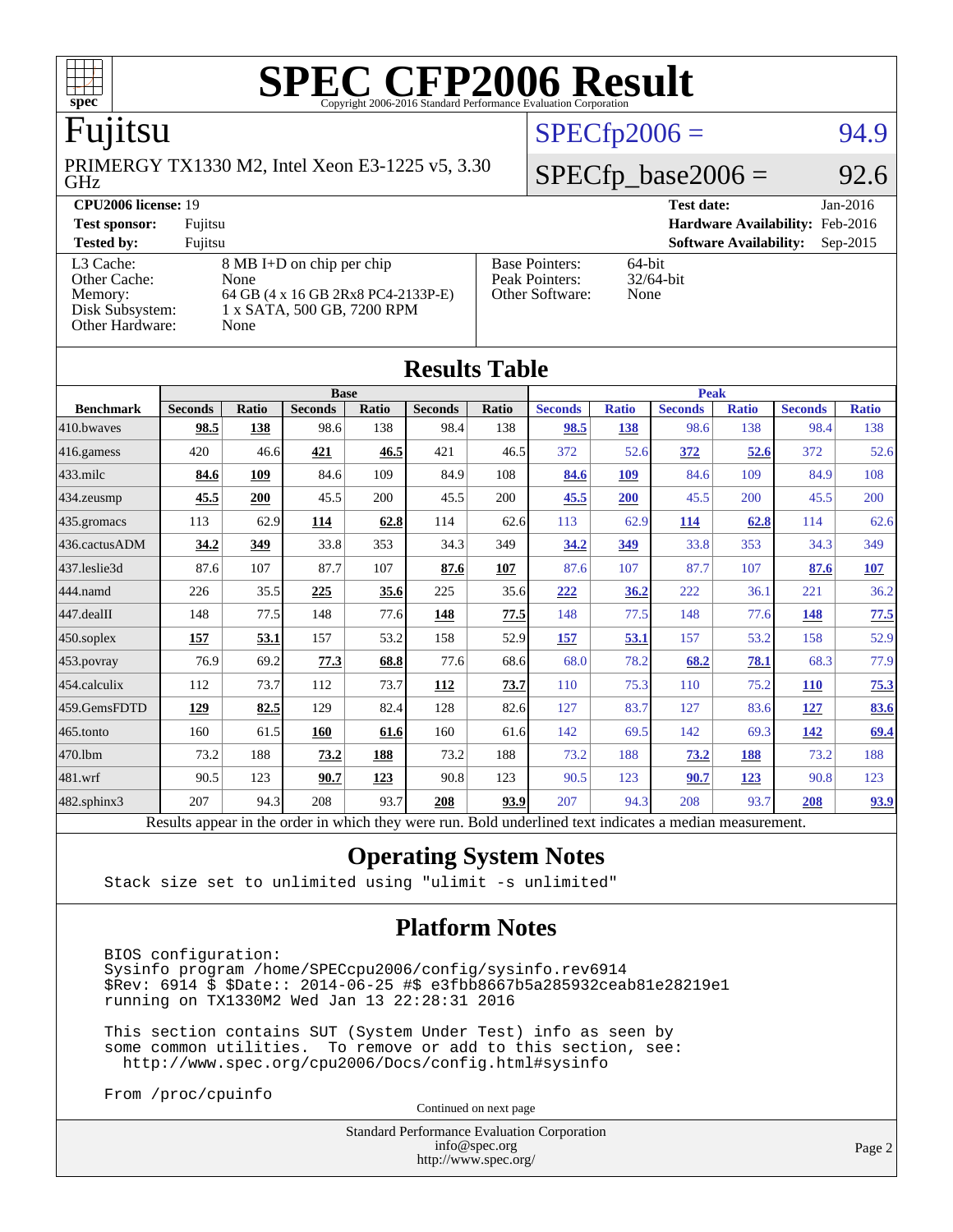

Fujitsu

 $SPECTp2006 = 94.9$ 

GHz PRIMERGY TX1330 M2, Intel Xeon E3-1225 v5, 3.30

 $SPECTp\_base2006 = 92.6$ 

**[CPU2006 license:](http://www.spec.org/auto/cpu2006/Docs/result-fields.html#CPU2006license)** 19 **[Test date:](http://www.spec.org/auto/cpu2006/Docs/result-fields.html#Testdate)** Jan-2016 **[Test sponsor:](http://www.spec.org/auto/cpu2006/Docs/result-fields.html#Testsponsor)** Fujitsu **[Hardware Availability:](http://www.spec.org/auto/cpu2006/Docs/result-fields.html#HardwareAvailability)** Feb-2016 **[Tested by:](http://www.spec.org/auto/cpu2006/Docs/result-fields.html#Testedby)** Fujitsu **Fugital Example 2015 [Software Availability:](http://www.spec.org/auto/cpu2006/Docs/result-fields.html#SoftwareAvailability)** Sep-2015

#### **[Platform Notes \(Continued\)](http://www.spec.org/auto/cpu2006/Docs/result-fields.html#PlatformNotes)**

Standard Performance Evaluation Corporation [info@spec.org](mailto:info@spec.org) model name : Intel(R) Xeon(R) CPU E3-1225 v5 @ 3.30GHz 1 "physical id"s (chips) 4 "processors" cores, siblings (Caution: counting these is hw and system dependent. The following excerpts from /proc/cpuinfo might not be reliable. Use with caution.) cpu cores : 4 siblings : 4 physical 0: cores 0 1 2 3 cache size : 8192 KB From /proc/meminfo MemTotal: 65902560 kB HugePages\_Total: 0<br>Hugepagesize: 2048 kB Hugepagesize: /usr/bin/lsb\_release -d SUSE Linux Enterprise Server 12 From /etc/\*release\* /etc/\*version\* SuSE-release: SUSE Linux Enterprise Server 12 (x86\_64)  $VFRSTON = 12$  PATCHLEVEL = 0 # This file is deprecated and will be removed in a future service pack or release. # Please check /etc/os-release for details about this release. os-release: NAME="SLES" VERSION="12" VERSION\_ID="12" PRETTY\_NAME="SUSE Linux Enterprise Server 12" ID="sles" ANSI\_COLOR="0;32" CPE\_NAME="cpe:/o:suse:sles:12" uname -a: Linux TX1330M2 3.12.28-4-default #1 SMP Thu Sep 25 17:02:34 UTC 2014 (9879bd4) x86\_64 x86\_64 x86\_64 GNU/Linux run-level 5 Jan 13 18:06 SPEC is set to: /home/SPECcpu2006<br>Filesystem Type Size Use Type Size Used Avail Use% Mounted on /dev/sda3 xfs 237G 14G 224G 6% /home Additional information from dmidecode: Warning: Use caution when you interpret this section. The 'dmidecode' program reads system data which is "intended to allow hardware to be accurately determined", but the intent may not be met, as there are frequent changes to hardware, firmware, and the "DMTF SMBIOS" standard. Continued on next page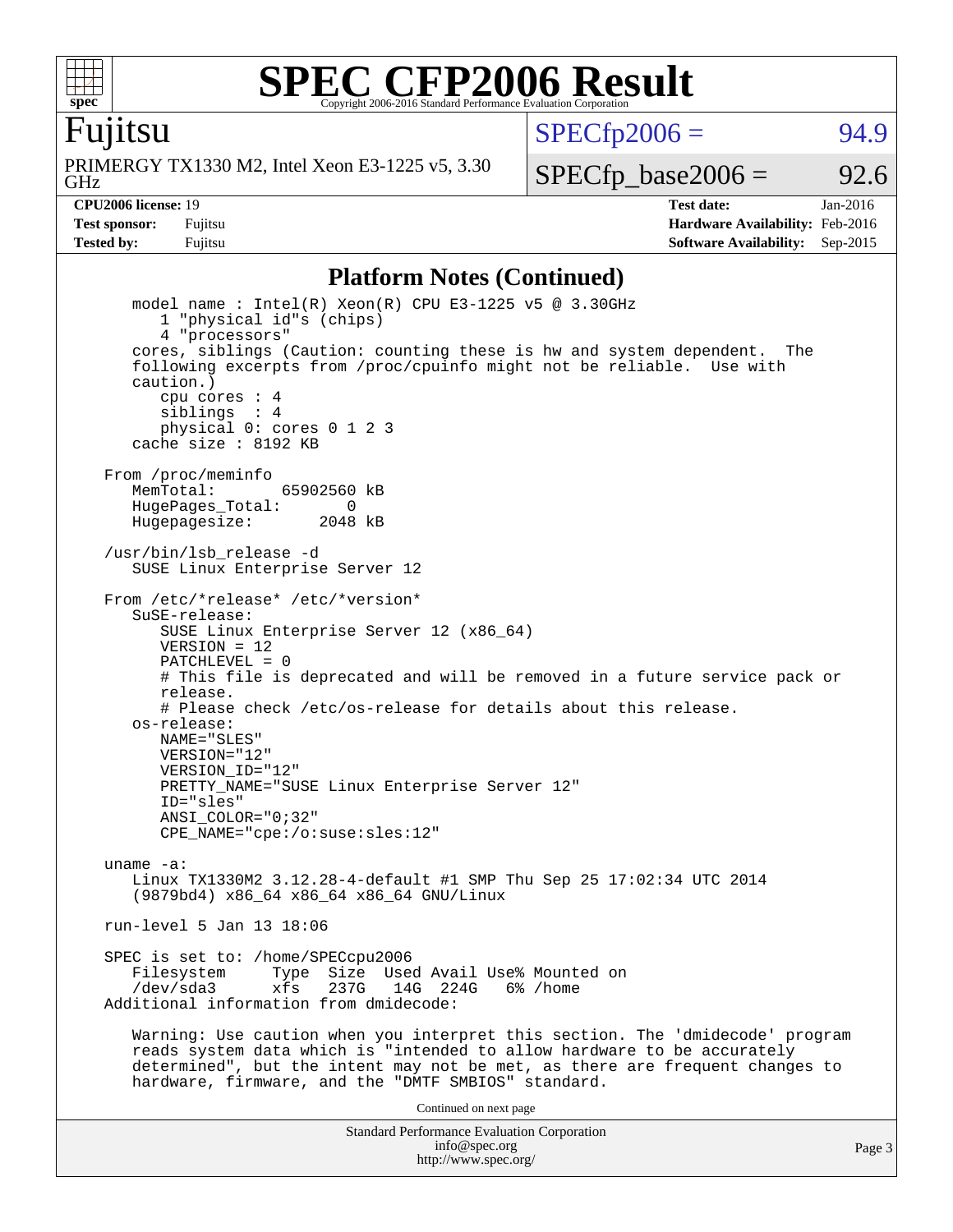

### Fujitsu

GHz PRIMERGY TX1330 M2, Intel Xeon E3-1225 v5, 3.30  $SPECTp2006 = 94.9$ 

 $SPECTp\_base2006 = 92.6$ 

**[CPU2006 license:](http://www.spec.org/auto/cpu2006/Docs/result-fields.html#CPU2006license)** 19 **[Test date:](http://www.spec.org/auto/cpu2006/Docs/result-fields.html#Testdate)** Jan-2016 **[Test sponsor:](http://www.spec.org/auto/cpu2006/Docs/result-fields.html#Testsponsor)** Fujitsu **[Hardware Availability:](http://www.spec.org/auto/cpu2006/Docs/result-fields.html#HardwareAvailability)** Feb-2016 **[Tested by:](http://www.spec.org/auto/cpu2006/Docs/result-fields.html#Testedby)** Fujitsu **[Software Availability:](http://www.spec.org/auto/cpu2006/Docs/result-fields.html#SoftwareAvailability)** Sep-2015

#### **[Platform Notes \(Continued\)](http://www.spec.org/auto/cpu2006/Docs/result-fields.html#PlatformNotes)**

 BIOS FUJITSU // American Megatrends Inc. V5.0.0.11 R1.1.0 for D3373-A1x 10/30/2015 Memory:

4x SK Hynix HMA82GU7MFR8N-TF 16 GB 2 rank 2133 MHz

(End of data from sysinfo program)

#### **[General Notes](http://www.spec.org/auto/cpu2006/Docs/result-fields.html#GeneralNotes)**

Environment variables set by runspec before the start of the run: KMP\_AFFINITY = "granularity=fine,compact,1,0" LD\_LIBRARY\_PATH = "/home/SPECcpu2006/libs/32:/home/SPECcpu2006/libs/64:/home/SPECcpu2006/sh" OMP NUM THREADS = "4"

 Binaries compiled on a system with 1x Intel Core i5-4670K CPU + 32GB memory using RedHat EL 7.1 Transparent Huge Pages enabled with: echo always > /sys/kernel/mm/transparent\_hugepage/enabled

For information about Fujitsu please visit: <http://www.fujitsu.com>

### **[Base Compiler Invocation](http://www.spec.org/auto/cpu2006/Docs/result-fields.html#BaseCompilerInvocation)**

[C benchmarks](http://www.spec.org/auto/cpu2006/Docs/result-fields.html#Cbenchmarks):  $\frac{1}{2}$ cc  $-\text{m64}$ 

[C++ benchmarks:](http://www.spec.org/auto/cpu2006/Docs/result-fields.html#CXXbenchmarks) [icpc -m64](http://www.spec.org/cpu2006/results/res2016q1/cpu2006-20160125-38914.flags.html#user_CXXbase_intel_icpc_64bit_bedb90c1146cab66620883ef4f41a67e)

[Fortran benchmarks](http://www.spec.org/auto/cpu2006/Docs/result-fields.html#Fortranbenchmarks): [ifort -m64](http://www.spec.org/cpu2006/results/res2016q1/cpu2006-20160125-38914.flags.html#user_FCbase_intel_ifort_64bit_ee9d0fb25645d0210d97eb0527dcc06e)

[Benchmarks using both Fortran and C](http://www.spec.org/auto/cpu2006/Docs/result-fields.html#BenchmarksusingbothFortranandC): [icc -m64](http://www.spec.org/cpu2006/results/res2016q1/cpu2006-20160125-38914.flags.html#user_CC_FCbase_intel_icc_64bit_0b7121f5ab7cfabee23d88897260401c) [ifort -m64](http://www.spec.org/cpu2006/results/res2016q1/cpu2006-20160125-38914.flags.html#user_CC_FCbase_intel_ifort_64bit_ee9d0fb25645d0210d97eb0527dcc06e)

### **[Base Portability Flags](http://www.spec.org/auto/cpu2006/Docs/result-fields.html#BasePortabilityFlags)**

 410.bwaves: [-DSPEC\\_CPU\\_LP64](http://www.spec.org/cpu2006/results/res2016q1/cpu2006-20160125-38914.flags.html#suite_basePORTABILITY410_bwaves_DSPEC_CPU_LP64) 416.gamess: [-DSPEC\\_CPU\\_LP64](http://www.spec.org/cpu2006/results/res2016q1/cpu2006-20160125-38914.flags.html#suite_basePORTABILITY416_gamess_DSPEC_CPU_LP64) 433.milc: [-DSPEC\\_CPU\\_LP64](http://www.spec.org/cpu2006/results/res2016q1/cpu2006-20160125-38914.flags.html#suite_basePORTABILITY433_milc_DSPEC_CPU_LP64) 434.zeusmp: [-DSPEC\\_CPU\\_LP64](http://www.spec.org/cpu2006/results/res2016q1/cpu2006-20160125-38914.flags.html#suite_basePORTABILITY434_zeusmp_DSPEC_CPU_LP64) 435.gromacs: [-DSPEC\\_CPU\\_LP64](http://www.spec.org/cpu2006/results/res2016q1/cpu2006-20160125-38914.flags.html#suite_basePORTABILITY435_gromacs_DSPEC_CPU_LP64) [-nofor\\_main](http://www.spec.org/cpu2006/results/res2016q1/cpu2006-20160125-38914.flags.html#user_baseLDPORTABILITY435_gromacs_f-nofor_main) 436.cactusADM: [-DSPEC\\_CPU\\_LP64](http://www.spec.org/cpu2006/results/res2016q1/cpu2006-20160125-38914.flags.html#suite_basePORTABILITY436_cactusADM_DSPEC_CPU_LP64) [-nofor\\_main](http://www.spec.org/cpu2006/results/res2016q1/cpu2006-20160125-38914.flags.html#user_baseLDPORTABILITY436_cactusADM_f-nofor_main) 437.leslie3d: [-DSPEC\\_CPU\\_LP64](http://www.spec.org/cpu2006/results/res2016q1/cpu2006-20160125-38914.flags.html#suite_basePORTABILITY437_leslie3d_DSPEC_CPU_LP64) 444.namd: [-DSPEC\\_CPU\\_LP64](http://www.spec.org/cpu2006/results/res2016q1/cpu2006-20160125-38914.flags.html#suite_basePORTABILITY444_namd_DSPEC_CPU_LP64) 447.dealII: [-DSPEC\\_CPU\\_LP64](http://www.spec.org/cpu2006/results/res2016q1/cpu2006-20160125-38914.flags.html#suite_basePORTABILITY447_dealII_DSPEC_CPU_LP64)

Continued on next page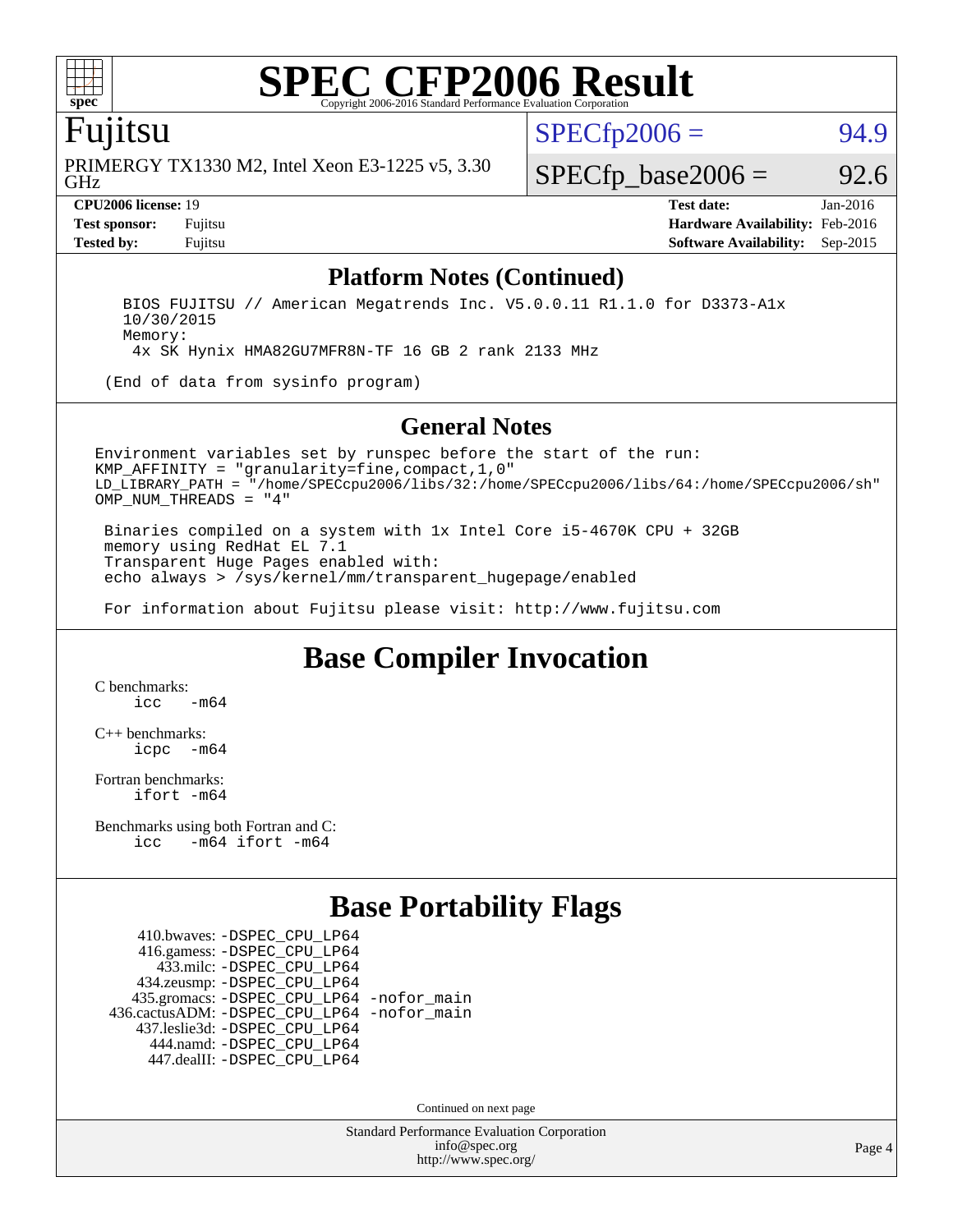

### Fujitsu

GHz PRIMERGY TX1330 M2, Intel Xeon E3-1225 v5, 3.30  $SPECTp2006 = 94.9$ 

 $SPECTp\_base2006 = 92.6$ 

**[CPU2006 license:](http://www.spec.org/auto/cpu2006/Docs/result-fields.html#CPU2006license)** 19 **[Test date:](http://www.spec.org/auto/cpu2006/Docs/result-fields.html#Testdate)** Jan-2016 **[Test sponsor:](http://www.spec.org/auto/cpu2006/Docs/result-fields.html#Testsponsor)** Fujitsu **[Hardware Availability:](http://www.spec.org/auto/cpu2006/Docs/result-fields.html#HardwareAvailability)** Feb-2016 **[Tested by:](http://www.spec.org/auto/cpu2006/Docs/result-fields.html#Testedby)** Fujitsu **[Software Availability:](http://www.spec.org/auto/cpu2006/Docs/result-fields.html#SoftwareAvailability)** Sep-2015

### **[Base Portability Flags \(Continued\)](http://www.spec.org/auto/cpu2006/Docs/result-fields.html#BasePortabilityFlags)**

 450.soplex: [-DSPEC\\_CPU\\_LP64](http://www.spec.org/cpu2006/results/res2016q1/cpu2006-20160125-38914.flags.html#suite_basePORTABILITY450_soplex_DSPEC_CPU_LP64) 453.povray: [-DSPEC\\_CPU\\_LP64](http://www.spec.org/cpu2006/results/res2016q1/cpu2006-20160125-38914.flags.html#suite_basePORTABILITY453_povray_DSPEC_CPU_LP64) 454.calculix: [-DSPEC\\_CPU\\_LP64](http://www.spec.org/cpu2006/results/res2016q1/cpu2006-20160125-38914.flags.html#suite_basePORTABILITY454_calculix_DSPEC_CPU_LP64) [-nofor\\_main](http://www.spec.org/cpu2006/results/res2016q1/cpu2006-20160125-38914.flags.html#user_baseLDPORTABILITY454_calculix_f-nofor_main) 459.GemsFDTD: [-DSPEC\\_CPU\\_LP64](http://www.spec.org/cpu2006/results/res2016q1/cpu2006-20160125-38914.flags.html#suite_basePORTABILITY459_GemsFDTD_DSPEC_CPU_LP64) 465.tonto: [-DSPEC\\_CPU\\_LP64](http://www.spec.org/cpu2006/results/res2016q1/cpu2006-20160125-38914.flags.html#suite_basePORTABILITY465_tonto_DSPEC_CPU_LP64) 470.lbm: [-DSPEC\\_CPU\\_LP64](http://www.spec.org/cpu2006/results/res2016q1/cpu2006-20160125-38914.flags.html#suite_basePORTABILITY470_lbm_DSPEC_CPU_LP64) 482.sphinx3: [-DSPEC\\_CPU\\_LP64](http://www.spec.org/cpu2006/results/res2016q1/cpu2006-20160125-38914.flags.html#suite_basePORTABILITY482_sphinx3_DSPEC_CPU_LP64)

481.wrf: [-DSPEC\\_CPU\\_LP64](http://www.spec.org/cpu2006/results/res2016q1/cpu2006-20160125-38914.flags.html#suite_basePORTABILITY481_wrf_DSPEC_CPU_LP64) [-DSPEC\\_CPU\\_CASE\\_FLAG](http://www.spec.org/cpu2006/results/res2016q1/cpu2006-20160125-38914.flags.html#b481.wrf_baseCPORTABILITY_DSPEC_CPU_CASE_FLAG) [-DSPEC\\_CPU\\_LINUX](http://www.spec.org/cpu2006/results/res2016q1/cpu2006-20160125-38914.flags.html#b481.wrf_baseCPORTABILITY_DSPEC_CPU_LINUX)

### **[Base Optimization Flags](http://www.spec.org/auto/cpu2006/Docs/result-fields.html#BaseOptimizationFlags)**

[C benchmarks](http://www.spec.org/auto/cpu2006/Docs/result-fields.html#Cbenchmarks):

[-xCORE-AVX2](http://www.spec.org/cpu2006/results/res2016q1/cpu2006-20160125-38914.flags.html#user_CCbase_f-xAVX2_5f5fc0cbe2c9f62c816d3e45806c70d7) [-ipo](http://www.spec.org/cpu2006/results/res2016q1/cpu2006-20160125-38914.flags.html#user_CCbase_f-ipo) [-O3](http://www.spec.org/cpu2006/results/res2016q1/cpu2006-20160125-38914.flags.html#user_CCbase_f-O3) [-no-prec-div](http://www.spec.org/cpu2006/results/res2016q1/cpu2006-20160125-38914.flags.html#user_CCbase_f-no-prec-div) [-parallel](http://www.spec.org/cpu2006/results/res2016q1/cpu2006-20160125-38914.flags.html#user_CCbase_f-parallel) [-opt-prefetch](http://www.spec.org/cpu2006/results/res2016q1/cpu2006-20160125-38914.flags.html#user_CCbase_f-opt-prefetch) [-ansi-alias](http://www.spec.org/cpu2006/results/res2016q1/cpu2006-20160125-38914.flags.html#user_CCbase_f-ansi-alias) [C++ benchmarks:](http://www.spec.org/auto/cpu2006/Docs/result-fields.html#CXXbenchmarks)

[-xCORE-AVX2](http://www.spec.org/cpu2006/results/res2016q1/cpu2006-20160125-38914.flags.html#user_CXXbase_f-xAVX2_5f5fc0cbe2c9f62c816d3e45806c70d7) [-ipo](http://www.spec.org/cpu2006/results/res2016q1/cpu2006-20160125-38914.flags.html#user_CXXbase_f-ipo) [-O3](http://www.spec.org/cpu2006/results/res2016q1/cpu2006-20160125-38914.flags.html#user_CXXbase_f-O3) [-no-prec-div](http://www.spec.org/cpu2006/results/res2016q1/cpu2006-20160125-38914.flags.html#user_CXXbase_f-no-prec-div) [-opt-prefetch](http://www.spec.org/cpu2006/results/res2016q1/cpu2006-20160125-38914.flags.html#user_CXXbase_f-opt-prefetch) [-ansi-alias](http://www.spec.org/cpu2006/results/res2016q1/cpu2006-20160125-38914.flags.html#user_CXXbase_f-ansi-alias)

[Fortran benchmarks](http://www.spec.org/auto/cpu2006/Docs/result-fields.html#Fortranbenchmarks): [-xCORE-AVX2](http://www.spec.org/cpu2006/results/res2016q1/cpu2006-20160125-38914.flags.html#user_FCbase_f-xAVX2_5f5fc0cbe2c9f62c816d3e45806c70d7) [-ipo](http://www.spec.org/cpu2006/results/res2016q1/cpu2006-20160125-38914.flags.html#user_FCbase_f-ipo) [-O3](http://www.spec.org/cpu2006/results/res2016q1/cpu2006-20160125-38914.flags.html#user_FCbase_f-O3) [-no-prec-div](http://www.spec.org/cpu2006/results/res2016q1/cpu2006-20160125-38914.flags.html#user_FCbase_f-no-prec-div) [-parallel](http://www.spec.org/cpu2006/results/res2016q1/cpu2006-20160125-38914.flags.html#user_FCbase_f-parallel) [-opt-prefetch](http://www.spec.org/cpu2006/results/res2016q1/cpu2006-20160125-38914.flags.html#user_FCbase_f-opt-prefetch)

[Benchmarks using both Fortran and C](http://www.spec.org/auto/cpu2006/Docs/result-fields.html#BenchmarksusingbothFortranandC): [-xCORE-AVX2](http://www.spec.org/cpu2006/results/res2016q1/cpu2006-20160125-38914.flags.html#user_CC_FCbase_f-xAVX2_5f5fc0cbe2c9f62c816d3e45806c70d7) [-ipo](http://www.spec.org/cpu2006/results/res2016q1/cpu2006-20160125-38914.flags.html#user_CC_FCbase_f-ipo) [-O3](http://www.spec.org/cpu2006/results/res2016q1/cpu2006-20160125-38914.flags.html#user_CC_FCbase_f-O3) [-no-prec-div](http://www.spec.org/cpu2006/results/res2016q1/cpu2006-20160125-38914.flags.html#user_CC_FCbase_f-no-prec-div) [-parallel](http://www.spec.org/cpu2006/results/res2016q1/cpu2006-20160125-38914.flags.html#user_CC_FCbase_f-parallel) [-opt-prefetch](http://www.spec.org/cpu2006/results/res2016q1/cpu2006-20160125-38914.flags.html#user_CC_FCbase_f-opt-prefetch) [-ansi-alias](http://www.spec.org/cpu2006/results/res2016q1/cpu2006-20160125-38914.flags.html#user_CC_FCbase_f-ansi-alias)

### **[Peak Compiler Invocation](http://www.spec.org/auto/cpu2006/Docs/result-fields.html#PeakCompilerInvocation)**

[C benchmarks](http://www.spec.org/auto/cpu2006/Docs/result-fields.html#Cbenchmarks):  $\text{icc}$   $-\text{m64}$ 

[C++ benchmarks:](http://www.spec.org/auto/cpu2006/Docs/result-fields.html#CXXbenchmarks) [icpc -m64](http://www.spec.org/cpu2006/results/res2016q1/cpu2006-20160125-38914.flags.html#user_CXXpeak_intel_icpc_64bit_bedb90c1146cab66620883ef4f41a67e)

[Fortran benchmarks](http://www.spec.org/auto/cpu2006/Docs/result-fields.html#Fortranbenchmarks): [ifort -m64](http://www.spec.org/cpu2006/results/res2016q1/cpu2006-20160125-38914.flags.html#user_FCpeak_intel_ifort_64bit_ee9d0fb25645d0210d97eb0527dcc06e)

[Benchmarks using both Fortran and C](http://www.spec.org/auto/cpu2006/Docs/result-fields.html#BenchmarksusingbothFortranandC): [icc -m64](http://www.spec.org/cpu2006/results/res2016q1/cpu2006-20160125-38914.flags.html#user_CC_FCpeak_intel_icc_64bit_0b7121f5ab7cfabee23d88897260401c) [ifort -m64](http://www.spec.org/cpu2006/results/res2016q1/cpu2006-20160125-38914.flags.html#user_CC_FCpeak_intel_ifort_64bit_ee9d0fb25645d0210d97eb0527dcc06e)

### **[Peak Portability Flags](http://www.spec.org/auto/cpu2006/Docs/result-fields.html#PeakPortabilityFlags)**

Same as Base Portability Flags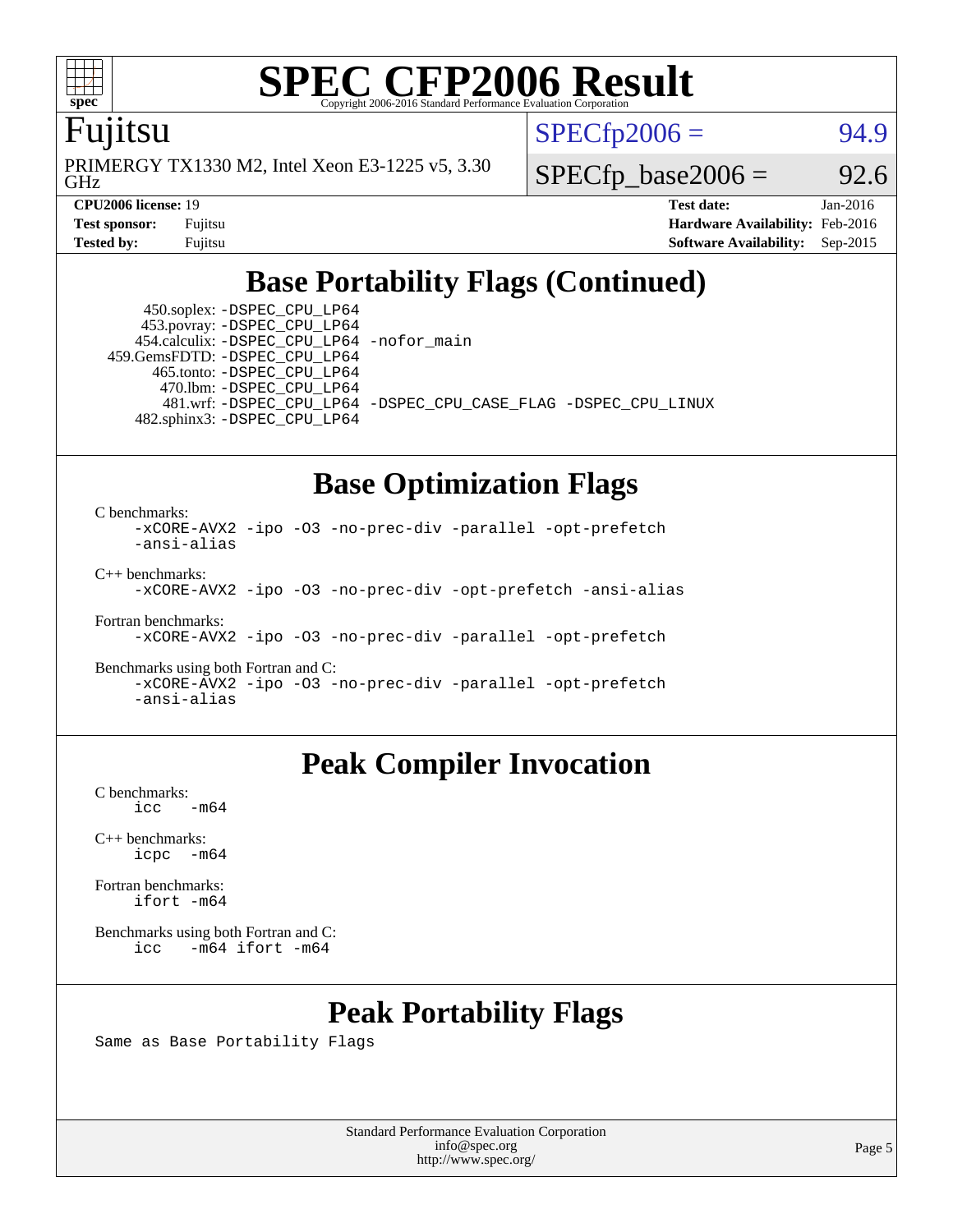

### Fujitsu

GHz PRIMERGY TX1330 M2, Intel Xeon E3-1225 v5, 3.30  $SPECTp2006 = 94.9$ 

 $SPECfp\_base2006 = 92.6$ 

**[CPU2006 license:](http://www.spec.org/auto/cpu2006/Docs/result-fields.html#CPU2006license)** 19 **[Test date:](http://www.spec.org/auto/cpu2006/Docs/result-fields.html#Testdate)** Jan-2016 **[Test sponsor:](http://www.spec.org/auto/cpu2006/Docs/result-fields.html#Testsponsor)** Fujitsu **[Hardware Availability:](http://www.spec.org/auto/cpu2006/Docs/result-fields.html#HardwareAvailability)** Feb-2016 **[Tested by:](http://www.spec.org/auto/cpu2006/Docs/result-fields.html#Testedby)** Fujitsu **[Software Availability:](http://www.spec.org/auto/cpu2006/Docs/result-fields.html#SoftwareAvailability)** Sep-2015

## **[Peak Optimization Flags](http://www.spec.org/auto/cpu2006/Docs/result-fields.html#PeakOptimizationFlags)**

[C benchmarks](http://www.spec.org/auto/cpu2006/Docs/result-fields.html#Cbenchmarks):

433.milc: basepeak = yes

 $470.$ lbm: basepeak = yes

 $482$ .sphinx3: basepeak = yes

[C++ benchmarks:](http://www.spec.org/auto/cpu2006/Docs/result-fields.html#CXXbenchmarks)

 444.namd: [-xCORE-AVX2](http://www.spec.org/cpu2006/results/res2016q1/cpu2006-20160125-38914.flags.html#user_peakPASS2_CXXFLAGSPASS2_LDFLAGS444_namd_f-xAVX2_5f5fc0cbe2c9f62c816d3e45806c70d7)(pass 2) [-prof-gen:threadsafe](http://www.spec.org/cpu2006/results/res2016q1/cpu2006-20160125-38914.flags.html#user_peakPASS1_CXXFLAGSPASS1_LDFLAGS444_namd_prof_gen_21a26eb79f378b550acd7bec9fe4467a)(pass 1) [-ipo](http://www.spec.org/cpu2006/results/res2016q1/cpu2006-20160125-38914.flags.html#user_peakPASS2_CXXFLAGSPASS2_LDFLAGS444_namd_f-ipo)(pass 2) [-O3](http://www.spec.org/cpu2006/results/res2016q1/cpu2006-20160125-38914.flags.html#user_peakPASS2_CXXFLAGSPASS2_LDFLAGS444_namd_f-O3)(pass 2) [-no-prec-div](http://www.spec.org/cpu2006/results/res2016q1/cpu2006-20160125-38914.flags.html#user_peakPASS2_CXXFLAGSPASS2_LDFLAGS444_namd_f-no-prec-div)(pass 2) [-par-num-threads=1](http://www.spec.org/cpu2006/results/res2016q1/cpu2006-20160125-38914.flags.html#user_peakPASS1_CXXFLAGSPASS1_LDFLAGS444_namd_par_num_threads_786a6ff141b4e9e90432e998842df6c2)(pass 1) [-prof-use](http://www.spec.org/cpu2006/results/res2016q1/cpu2006-20160125-38914.flags.html#user_peakPASS2_CXXFLAGSPASS2_LDFLAGS444_namd_prof_use_bccf7792157ff70d64e32fe3e1250b55)(pass 2) [-fno-alias](http://www.spec.org/cpu2006/results/res2016q1/cpu2006-20160125-38914.flags.html#user_peakCXXOPTIMIZEOPTIMIZE444_namd_f-no-alias_694e77f6c5a51e658e82ccff53a9e63a) [-auto-ilp32](http://www.spec.org/cpu2006/results/res2016q1/cpu2006-20160125-38914.flags.html#user_peakCXXOPTIMIZE444_namd_f-auto-ilp32)

447.dealII: basepeak = yes

450.soplex: basepeak = yes

```
 453.povray: -xCORE-AVX2(pass 2) -prof-gen:threadsafe(pass 1)
-ipo(pass 2) -O3(pass 2) -no-prec-div(pass 2)
-par-num-threads=1(pass 1) -prof-use(pass 2) -unroll4
-ansi-alias
```
[Fortran benchmarks](http://www.spec.org/auto/cpu2006/Docs/result-fields.html#Fortranbenchmarks):

 $410.bwaves: basepeak = yes$  416.gamess: [-xCORE-AVX2](http://www.spec.org/cpu2006/results/res2016q1/cpu2006-20160125-38914.flags.html#user_peakPASS2_FFLAGSPASS2_LDFLAGS416_gamess_f-xAVX2_5f5fc0cbe2c9f62c816d3e45806c70d7)(pass 2) [-prof-gen:threadsafe](http://www.spec.org/cpu2006/results/res2016q1/cpu2006-20160125-38914.flags.html#user_peakPASS1_FFLAGSPASS1_LDFLAGS416_gamess_prof_gen_21a26eb79f378b550acd7bec9fe4467a)(pass 1)  $-i\text{po}(pass 2) -\text{O3}(pass 2)$  [-no-prec-div](http://www.spec.org/cpu2006/results/res2016q1/cpu2006-20160125-38914.flags.html#user_peakPASS2_FFLAGSPASS2_LDFLAGS416_gamess_f-no-prec-div)(pass 2) [-par-num-threads=1](http://www.spec.org/cpu2006/results/res2016q1/cpu2006-20160125-38914.flags.html#user_peakPASS1_FFLAGSPASS1_LDFLAGS416_gamess_par_num_threads_786a6ff141b4e9e90432e998842df6c2)(pass 1) [-prof-use](http://www.spec.org/cpu2006/results/res2016q1/cpu2006-20160125-38914.flags.html#user_peakPASS2_FFLAGSPASS2_LDFLAGS416_gamess_prof_use_bccf7792157ff70d64e32fe3e1250b55)(pass 2) [-unroll2](http://www.spec.org/cpu2006/results/res2016q1/cpu2006-20160125-38914.flags.html#user_peakOPTIMIZE416_gamess_f-unroll_784dae83bebfb236979b41d2422d7ec2) [-inline-level=0](http://www.spec.org/cpu2006/results/res2016q1/cpu2006-20160125-38914.flags.html#user_peakOPTIMIZE416_gamess_f-inline-level_318d07a09274ad25e8d15dbfaa68ba50) [-scalar-rep-](http://www.spec.org/cpu2006/results/res2016q1/cpu2006-20160125-38914.flags.html#user_peakOPTIMIZE416_gamess_f-disablescalarrep_abbcad04450fb118e4809c81d83c8a1d)

434.zeusmp: basepeak = yes

437.leslie3d: basepeak = yes

 459.GemsFDTD: [-xCORE-AVX2](http://www.spec.org/cpu2006/results/res2016q1/cpu2006-20160125-38914.flags.html#user_peakPASS2_FFLAGSPASS2_LDFLAGS459_GemsFDTD_f-xAVX2_5f5fc0cbe2c9f62c816d3e45806c70d7)(pass 2) [-prof-gen:threadsafe](http://www.spec.org/cpu2006/results/res2016q1/cpu2006-20160125-38914.flags.html#user_peakPASS1_FFLAGSPASS1_LDFLAGS459_GemsFDTD_prof_gen_21a26eb79f378b550acd7bec9fe4467a)(pass 1)  $-i\text{po}(pass 2) -03(pass 2) -no-prec-div(pass 2)$  $-i\text{po}(pass 2) -03(pass 2) -no-prec-div(pass 2)$  $-i\text{po}(pass 2) -03(pass 2) -no-prec-div(pass 2)$ [-par-num-threads=1](http://www.spec.org/cpu2006/results/res2016q1/cpu2006-20160125-38914.flags.html#user_peakPASS1_FFLAGSPASS1_LDFLAGS459_GemsFDTD_par_num_threads_786a6ff141b4e9e90432e998842df6c2)(pass 1) [-prof-use](http://www.spec.org/cpu2006/results/res2016q1/cpu2006-20160125-38914.flags.html#user_peakPASS2_FFLAGSPASS2_LDFLAGS459_GemsFDTD_prof_use_bccf7792157ff70d64e32fe3e1250b55)(pass 2) [-unroll2](http://www.spec.org/cpu2006/results/res2016q1/cpu2006-20160125-38914.flags.html#user_peakOPTIMIZE459_GemsFDTD_f-unroll_784dae83bebfb236979b41d2422d7ec2) [-inline-level=0](http://www.spec.org/cpu2006/results/res2016q1/cpu2006-20160125-38914.flags.html#user_peakOPTIMIZE459_GemsFDTD_f-inline-level_318d07a09274ad25e8d15dbfaa68ba50) [-opt-prefetch](http://www.spec.org/cpu2006/results/res2016q1/cpu2006-20160125-38914.flags.html#user_peakOPTIMIZE459_GemsFDTD_f-opt-prefetch) [-parallel](http://www.spec.org/cpu2006/results/res2016q1/cpu2006-20160125-38914.flags.html#user_peakOPTIMIZE459_GemsFDTD_f-parallel)

 465.tonto: [-xCORE-AVX2](http://www.spec.org/cpu2006/results/res2016q1/cpu2006-20160125-38914.flags.html#user_peakPASS2_FFLAGSPASS2_LDFLAGS465_tonto_f-xAVX2_5f5fc0cbe2c9f62c816d3e45806c70d7)(pass 2) [-prof-gen:threadsafe](http://www.spec.org/cpu2006/results/res2016q1/cpu2006-20160125-38914.flags.html#user_peakPASS1_FFLAGSPASS1_LDFLAGS465_tonto_prof_gen_21a26eb79f378b550acd7bec9fe4467a)(pass 1)  $-i\text{po}(pass 2)$   $-03(pass 2)$   $-no-prec-div(pass 2)$  $-no-prec-div(pass 2)$ [-par-num-threads=1](http://www.spec.org/cpu2006/results/res2016q1/cpu2006-20160125-38914.flags.html#user_peakPASS1_FFLAGSPASS1_LDFLAGS465_tonto_par_num_threads_786a6ff141b4e9e90432e998842df6c2)(pass 1) [-prof-use](http://www.spec.org/cpu2006/results/res2016q1/cpu2006-20160125-38914.flags.html#user_peakPASS2_FFLAGSPASS2_LDFLAGS465_tonto_prof_use_bccf7792157ff70d64e32fe3e1250b55)(pass 2) [-inline-calloc](http://www.spec.org/cpu2006/results/res2016q1/cpu2006-20160125-38914.flags.html#user_peakOPTIMIZE465_tonto_f-inline-calloc) [-opt-malloc-options=3](http://www.spec.org/cpu2006/results/res2016q1/cpu2006-20160125-38914.flags.html#user_peakOPTIMIZE465_tonto_f-opt-malloc-options_13ab9b803cf986b4ee62f0a5998c2238) [-auto](http://www.spec.org/cpu2006/results/res2016q1/cpu2006-20160125-38914.flags.html#user_peakOPTIMIZE465_tonto_f-auto) [-unroll4](http://www.spec.org/cpu2006/results/res2016q1/cpu2006-20160125-38914.flags.html#user_peakOPTIMIZE465_tonto_f-unroll_4e5e4ed65b7fd20bdcd365bec371b81f)

[Benchmarks using both Fortran and C](http://www.spec.org/auto/cpu2006/Docs/result-fields.html#BenchmarksusingbothFortranandC):

Continued on next page